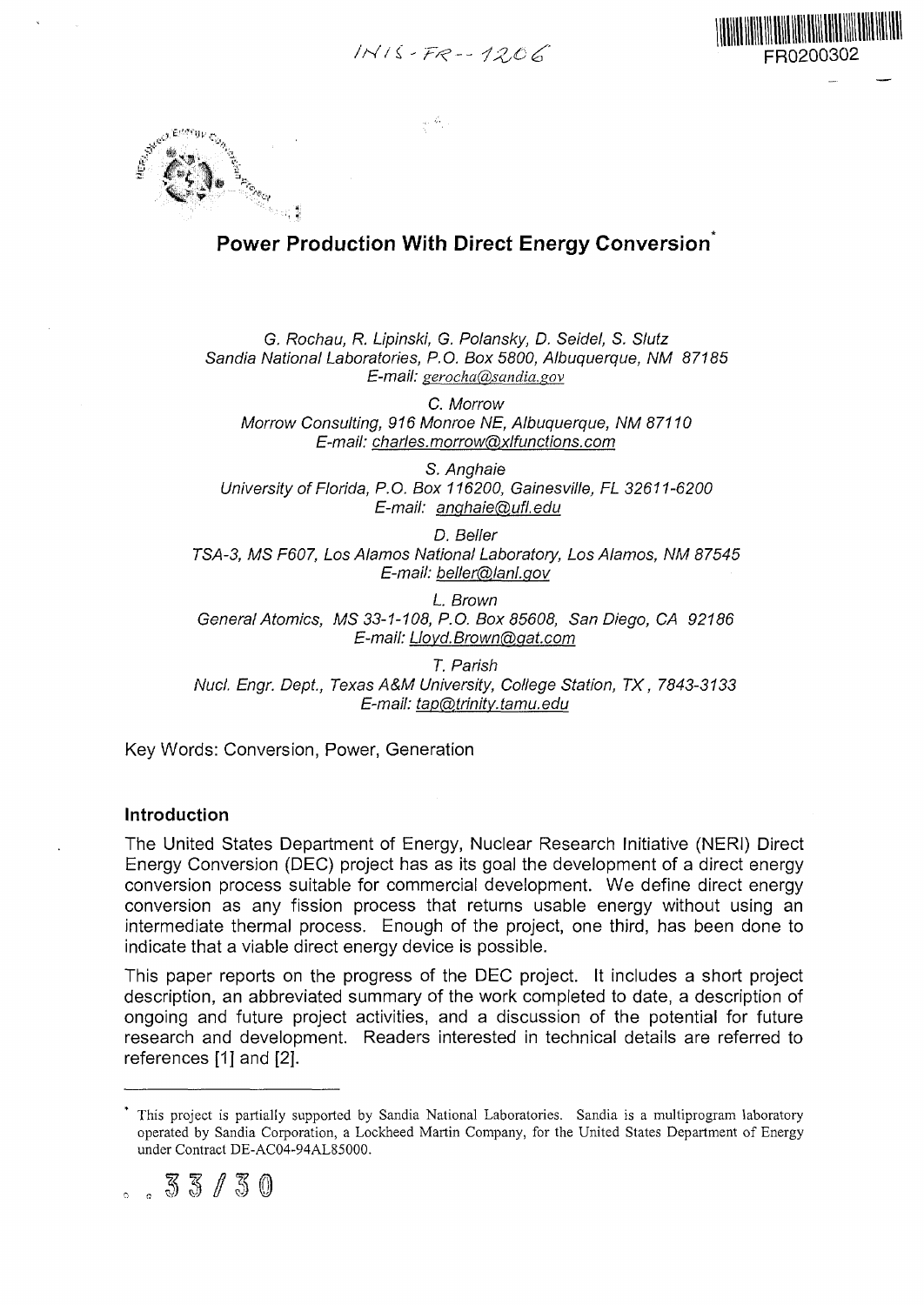

#### **Project Overview**

Experiments conducted during the late 1950s and early 1960s demonstrated the scientific viability of direct energy conversion. However, technical challenges and material constraints limited efficiencies that were attained to values below 10% [1]. Since then, dramatic improvements have occurred in such disciplines as computational mechanics and in technologies such as reactor-pumped lasers, pulsed power, and space nuclear power that directly apply to this problem. These developments may make it possible to refine the initial attempts to define an efficient and economical fission power conversion scheme.

A project team consisting of scientists and engineers from Sandia National Laboratories, General Atomics, Los Alamos National Laboratory, Texas A&M University, and the University of Florida obtained funding from NERI to investigate this potentially innovative energy source. The project consists of three phases:

- . Phase 1 (complete) involved an extensive literature review to familiarize participants with previous activities in this area, the creation of nine concepts, and the down selection to three options. This activity is summarized in the Phase 1 report
- . Phase 2 (ongoing) has as its goal the selection of one final option for detailed concept definition in Phase 3. The activity of this phase centers on the development of the information necessary to carry this process forward. This phase receives more detailed discussion below.
- . Phase 3 (future) activities include final concept definition of the most promising concept, design and conduct of proof of concept experiments and completion of a final report that could serve as the technical basis for further commercial development.

### **Concepts Considered (Phase 1)**

During the first phase of study, nine different concepts were investigated. These concepts were analyzed and ranked to select the top three concepts. Efficiency was given the most weight with feasibility, academic interest, operability, and proliferation resistance also being considered. Based on this review, the three concepts discussed above were chosen for further study. As always, safety was a necessary condition before the concepts were considered.

All the selected proposals use a magnetic field in various configurations to form a fission electric cell. In its simplest form, the cell's cathode, a fissioning material, emits charged fragments for collection by the anode. The fission process emits both positively charged heavy ions and negatively charged electrons. If the electrons can be separated from the positive charges, a usable voltage develops between the two electrodes.

**Quasi-Spherical Magnetically Insulated Fission Electrode Cell.** Early designs place a fine grid of negatively charged wire between the cathode and the anode. This grid forms a barrier to electron flow, but is inefficient. Advances in complex magnetic-field modeling and superconductor technology make it possible today to replace the wire grid with a more efficient magnetic field. Magnetic insulation was developed at Sandia for inertial confinement of fusion. This concept (Figure 1) uses spherical cells with the fissioning cathode placed at the center. High-intensity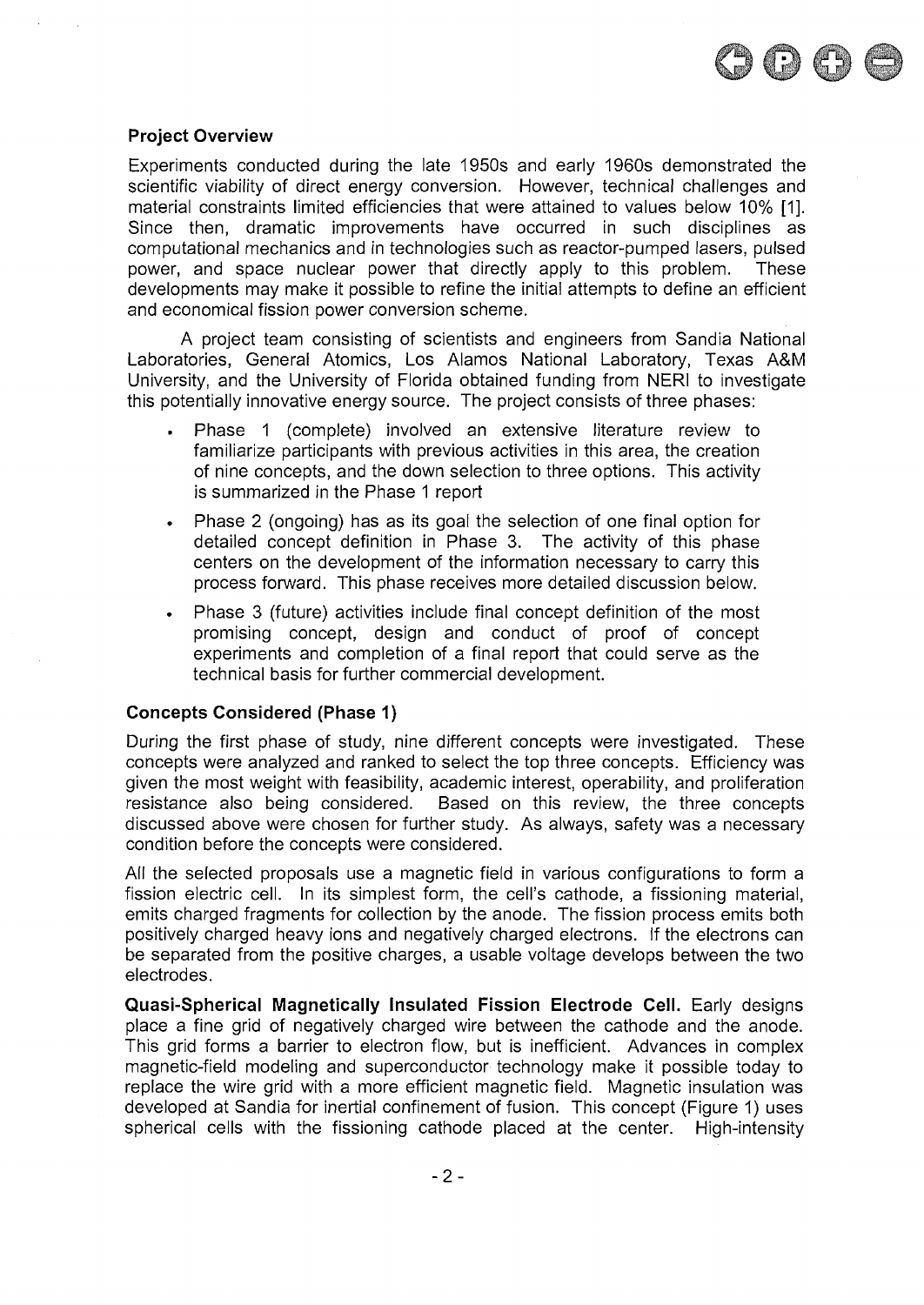

shaped magnetic fields trap the electrons near the cathode allowing the more massive fission fragments to reach the anode and deposit their charge.

 $\mathbf{r}$ 



**Figure 1. Stack of Quasi-Spherical Magnetically Insulated Fission Electrode Cells. Each cell produces 0.4 Watts of electrical power.**

Because a spherical geometry maximizes the recovery of fission particles, this scheme could theoretically achieve efficiencies as high as 60%. Overall, this device would be very compact and would be stacked, like batteries, to produce the desired voltage and current. The concept allows for the creation of devices with remarkable efficiency and power-generation potentials.



**Figure 2. Fission Fragment Magnetic Collimator**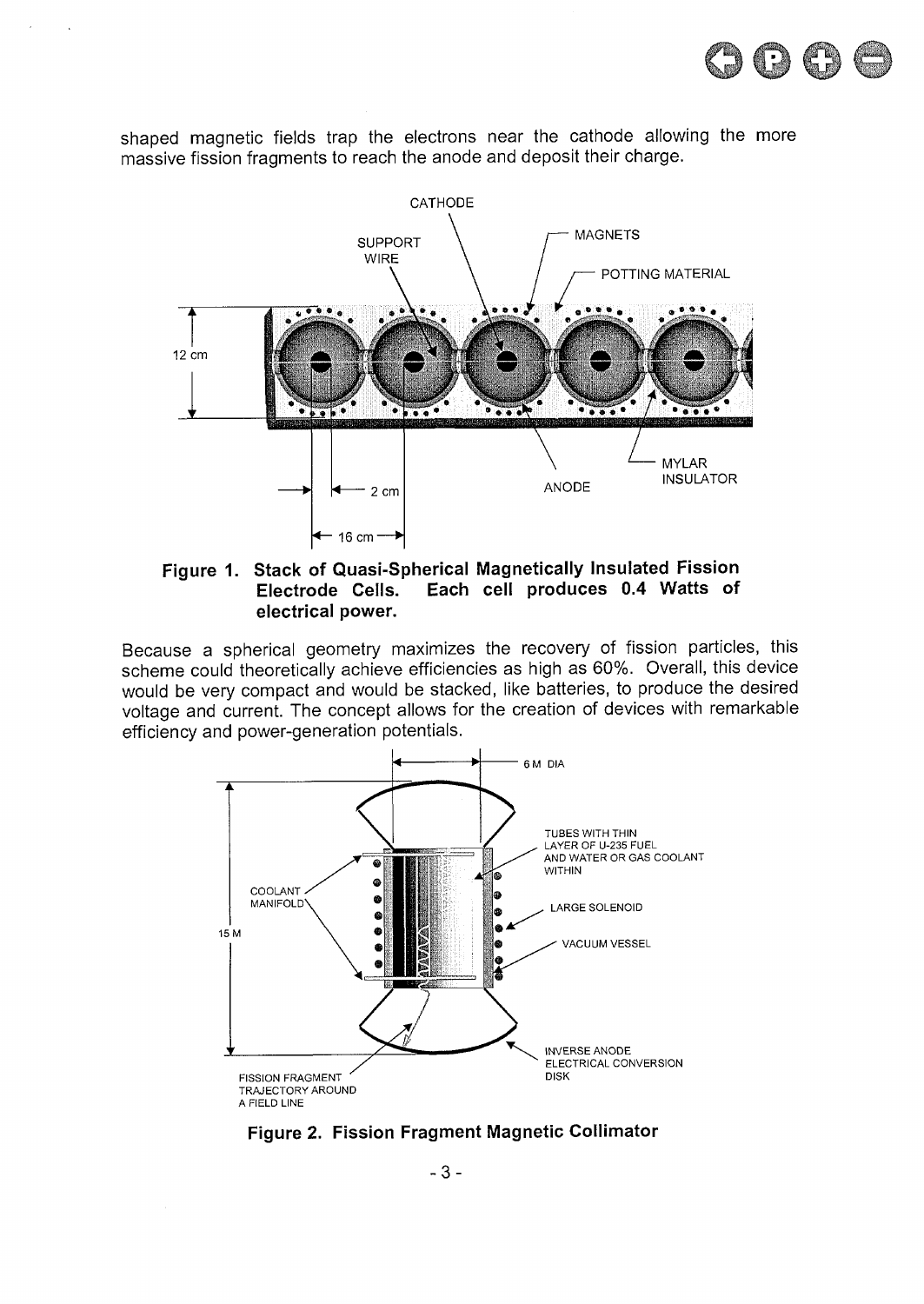

Another use of magnetic fields is to separate the charged particles and fragments and direct them to the ends of a cylinder.

**Fission Fragment Magnetic Coliimator.** This theoretical device (Figure 2) uses magnetic fields to direct positive and negative charges to common collectors. Fissionable material in thin wires is placed in a parallel magnetic field inside a cylindrical vacuum chamber. As the fuel fissions, the electrons and positive fission fragments remain separated and drift to the ends of the cylinder. At the ends, the particle energy is collected in an electric-field insulated collector. Efficiencies could reach 35%. These devices can be large and have the potential for generating large quantities of power.

Mathematical modeling indicates that efficiency for both the quasi-spherical magnetically insulated fission electrode cell and the fission fragment magnetic coliimator depends upon having very thin assemblies of the fissionable material in the cathode. For these devices to succeed, fragments must leave the cathode with enough kinetic energy to reach the anode. That is, fission must occur close to the surface of the cathode.

**Gaseous Core Reactor with MHD Generator.** The next approach to direct conversion uses magnetohydrodynamics to generate electricity. A charged material moving through a magnetic field causes electrons to flow in electrodes. There are no moving parts. The higher the charge and the faster the fluid flow, the higher the electrical output. Such fluid devices are called magnetohydrodynamic (MHD) generators (Figure 3). One device, the gaseous vapor core reactor utilizes this principle. This direct scheme uses a high-temperature gaseous core reactor to generate partially ionized fissioning plasma that passes through an MHD channel to generate electricity. The unprocessed heat in the MHD cycle is transferred to a superheated Brayton cycle (gas turbine) and/or Rankine power cycle (steam turbine) to achieve combined efficiencies on the order of 60 to 70%.



**Figure 3. MHD Power Conversion Concept**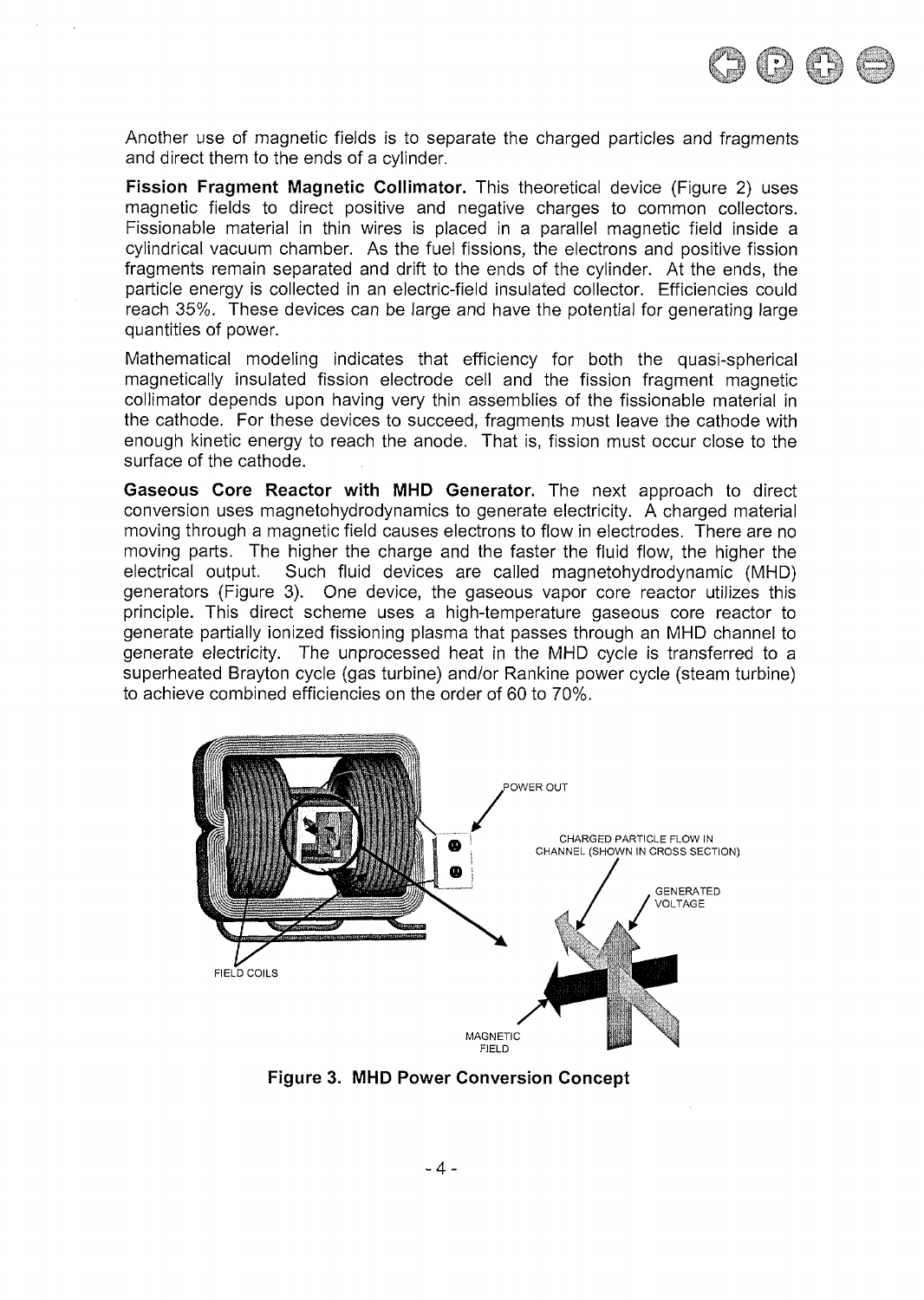



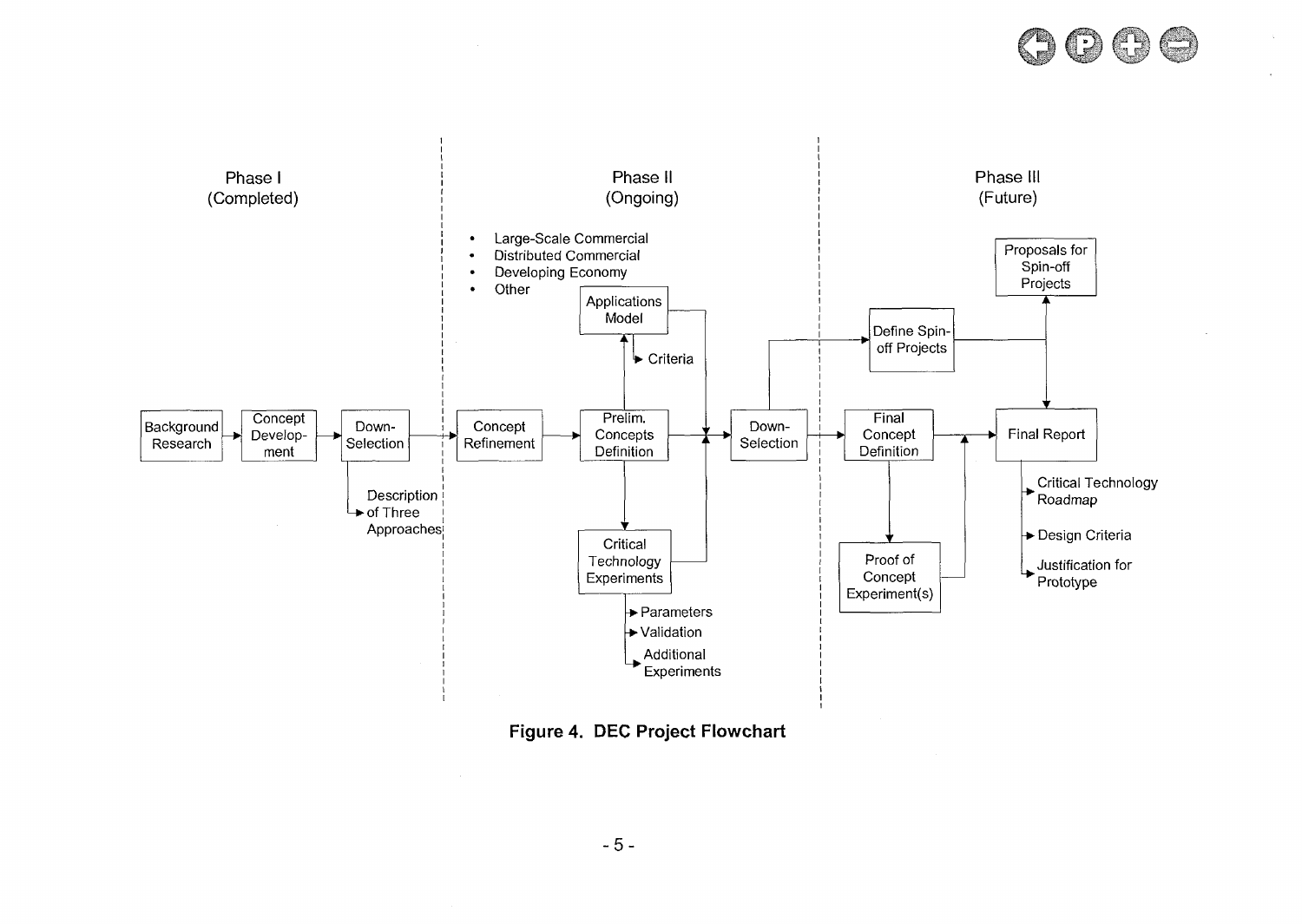

#### **The Path Forward (Phases II and III)**

Figure 4 shows a flowchart of the project's plan to completion. The plan is subdivided into three phases, each lasting approximately a year. The central line of the flow chart shows basic method of the project  $-$  iteration and refinement of direct conversion concepts with down-selection after each refinement. Activities off the axis of the plan relate specifically to that phase and function to further refine the activity.

Given the project goal of commercial applicability, it is important that each of the concepts be measured against viable economic criteria. However, an issue that comes out of Phase 1 is the diversity of the concepts developed. This diversity makes economic evaluation difficult because each concept may fit a different market. The gaseous core reactor with MHD generator and the fission fragment magnetic collimator, for example, appear to fit a large-scale commercial economic environment, while the quasi-spherical magnetically insulated fission electrode cell appears better suited for distributed commercial use or possibly for use in a developing third-world economy. One activity of Phase 2 will be the development of applications models that describe the various economic environments and prescribe criteria against which the preliminary concept definitions may be measured.

The project identified four economic environments in which the concepts can compete:

- . Large-scale commercial. This category would compete with current nuclear, coal-fired, or hydrocarbon-fired power plants. In this market, energy density, plant capacity, thermodynamic efficiency and capital efficiency are important criteria.
- . Distributed commercial. This category would compete with such distributed applications as wind energy or hydroelectricity. While this is a small market now, trends in electricity deregulation may allow it to grow. For this market, flexibility, initial cost, and operating simplicity will matter.
- . Developing economy. This category would support power development activities in remote areas and third-world countries. Important parameters will include size/weight, initial cost, inherent proliferation resistance and simplicity of operation.
- . Other. This category covers such specialized and noncommercial applications as military or space applications. If a concept fits this category, it will be spun off for consideration by the appropriate funding organization (Phase 3).

The criteria included above do not constitute a complete list. The project team will work in Phase 2 building the list of criteria and associating them with each of the above environments. Upon completion of the high-level applications models, the team will determine the degree to which the preliminary concepts fit the criteria of each environment. The model will include a conceptual economic analysis for information only. It will use consensus techniques to establish degree of fit.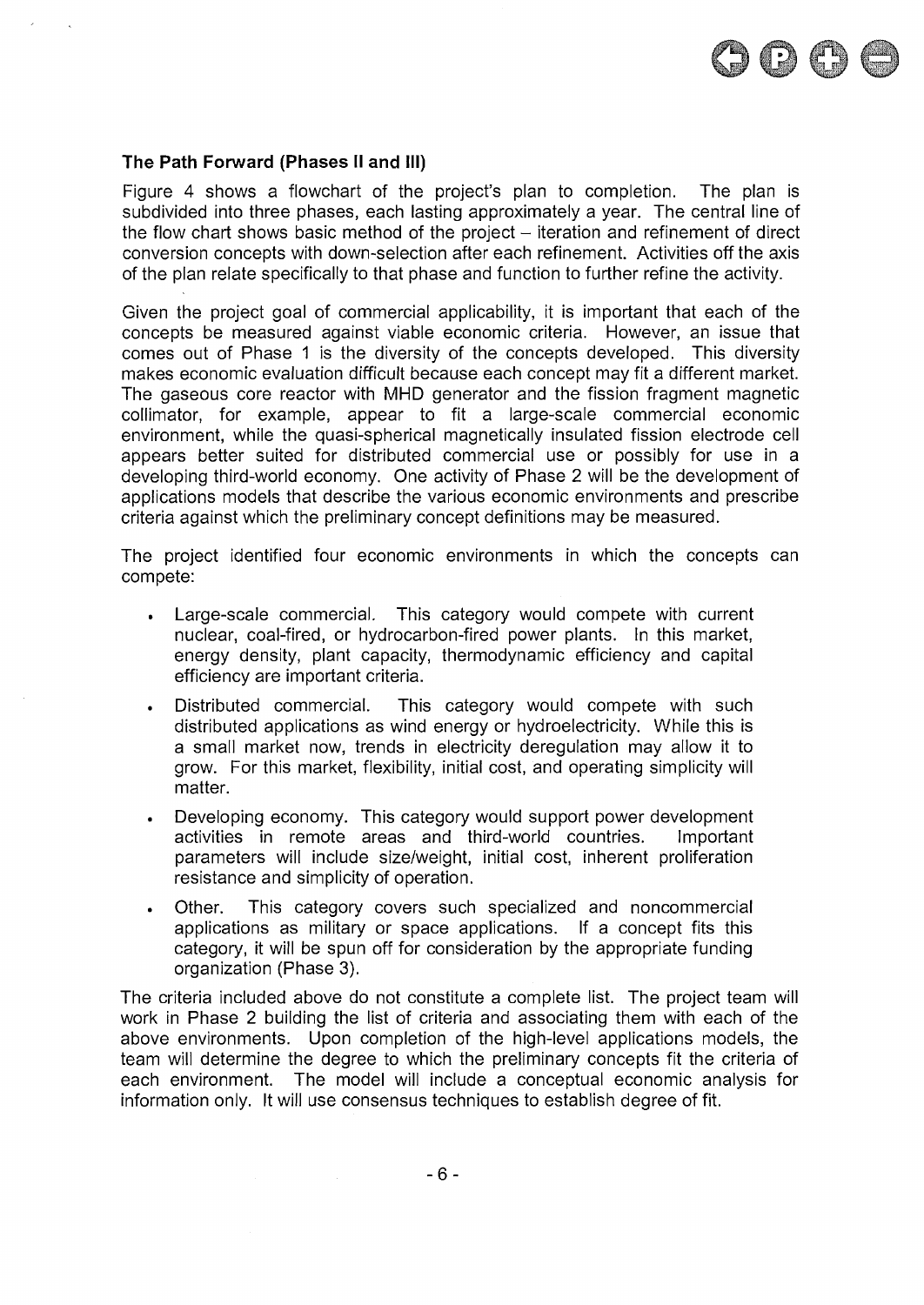

The second phase also involves a suite of critical technology experiments. These experiments validate physics models of the concepts and provide new or extend existing constitutive relationships that further the refinement process. Experiments fall into three possible classes:

- 1. Establishing and maintaining steady-state magnetically insulated gaps capable of holding tens of millions of volts per cm. This has been done to date only in the pulsed regime.
- 2. Demonstrating the efficiency of magnetically directing fission fragments.
- 3. Establishing the degree of ionization of fission gaseous vapor.

The increased knowledge will serve as the springboard for additional questions leading to further experiments in Phase 3.

The final activity of Phase 2 is to select one of the three concepts from Phase 1 for further refinement in the last phase of the project. By the end of the second phase, the team will have some experimental results and economic comparisons on which to base this decision.

For each of the three options, three possible outcomes exist. The primary option would be selected for additional study within the outline of this project. Alternatively, although unlikely, the results of Phase 2 analyses may dictate that the concept is dropped as unattractive. Finally, the team may choose to spin off a concept for one of two reasons. The idea may fit best in a military or space application. In the third case, the concept, while still viable, would not be allowed to divert resources away from the primary option.

By the time the project enters the final phase, the team will possess baseline information about the selected concept. The team will have not only the organized data from the critical technology experiments and the applications-model comparison, but also the additional ideas, synergy, and iterations associated with the down-selection discussion. Consequently, the first activity of Phase 3, "Final Concept Definition," (as shown in Figure 4) must integrate the information into a consolidated concept definition suitable for refinement and publication.

Equally important to the final project is the definition and conduct of experiments to provide preliminary proof of the chosen concept. While only one laboratory-sized rough prototype may be necessary, current planning must allow for the possibility that several parallel experiments are necessary to illustrate various aspects of the overall design.

Phase 3 experiments will fall into three classes:

- 1. Measurement of overall systems energy balance,
- 2. Preliminary systems integration, and
- 3. Reduced scale.

The philosophy of these experiments will be to sketch a roadmap for long-term research and development.

In order to avoid losing valuable information about spin-off possibilities, Phase 3 includes activities to define spin-off projects and prepare the technical data for use by others. These technical sections will be included in the final report.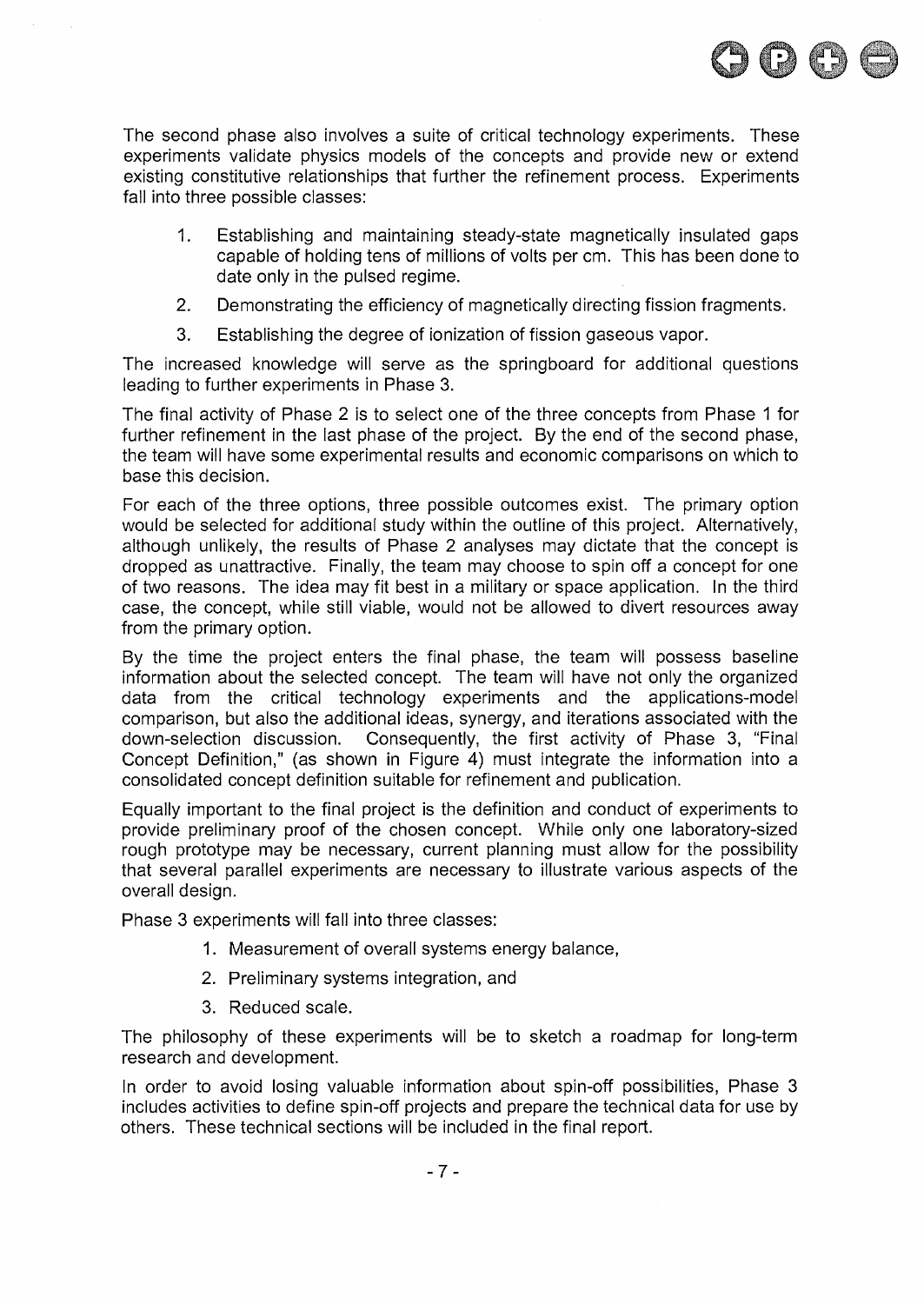

Throughout the entire process, the intent of the project has been to provide the technical basis for an alternative commercial energy source. We expect the final report to provide continuity between this effort and any future design development and commercialization efforts.

## **Resulting Opportunities**

 $\sim$ 

In addition to the usual components of a project final report and the proposals for spin-off projects already discussed, this report must also contain:

- A project design criteria with the theoretical mathematical basis.
- Justification for continuation to the prototype phase.
- . A preliminary roadmap of critical technological and commercial developments necessary for successful implementation.

The design criteria and justification will be discussed in a future paper. However, the roadmap provides an interesting subject for current discussion. The following table summarizes projected research opportunities. The table will change as the project matures and is presented here to provide insight into the project needs as a whole.

| <b>Technical</b>                                                                                                                                                                                                                                                                                                                                                                                                                                                                                                | Commercial                                                                                                                                                                                                                                                                                                                                                |
|-----------------------------------------------------------------------------------------------------------------------------------------------------------------------------------------------------------------------------------------------------------------------------------------------------------------------------------------------------------------------------------------------------------------------------------------------------------------------------------------------------------------|-----------------------------------------------------------------------------------------------------------------------------------------------------------------------------------------------------------------------------------------------------------------------------------------------------------------------------------------------------------|
| 1. Thin fuel technology<br>Mechanical properties of<br>Uranium compounds<br>Criticality of cathode films<br>Manufacturing processes with<br>Uranium compounds<br>2. Magnetic insulation<br>Field stability<br>Superconducting materials<br>Materials characterization<br>3.<br>Magnetic forces on high voltage<br>4.<br>electrodes<br>Mechanical stability of electrode<br>arrays<br>5. Reactor design<br>Fuel cycle<br>Core design<br>Waste heat utilization system<br>6. Reactor control and possibilities of | Scaling<br>1.<br>Infrastructure<br>$2 -$<br>Interface with commercial grid<br>$\bullet$<br>Frequency control<br>Microwave transmission<br>Refueling and burn-up<br>Waste management<br>Customer definition<br>3.<br>Commercial<br>$\bullet$<br>Large scale<br><b>Distributed</b><br>Developing economies<br>Other<br>Proliferation characterization<br>4. |
| autonomous operation<br>7. Reactor safety design                                                                                                                                                                                                                                                                                                                                                                                                                                                                |                                                                                                                                                                                                                                                                                                                                                           |

## **Research Opportunities**

The table illustrates the need to balance technical development with commercial applications in this new technology

**Technical Opportunities.** As discussed previously, fission cells require very thin fuel structures to allow the fission products to escape to the anode. Design and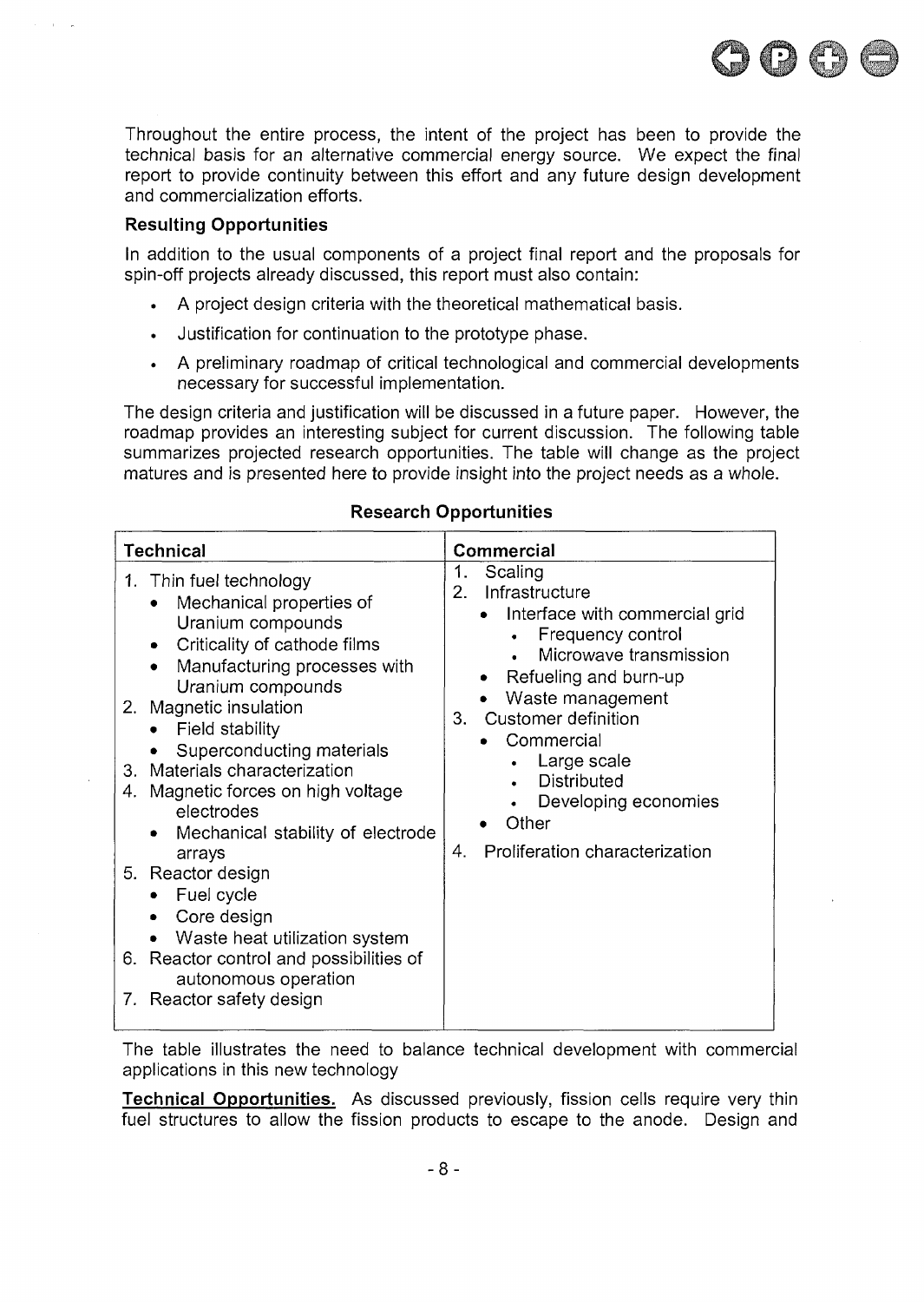

 $\gamma = \gamma$  .

These unknowns bring up basic issues of manufacturability and industrial safety in the manufacturing environment. Given the size, geometry, dimensions and industrial-hygiene requirements of these devices, a requirement may exist for new designs for robotic fabrication technology.

Fission cells are inherently high voltage (~2 to 4 million volts) direct-current devices [1]. Perhaps high-voltage dc transmission is the best way to utilize this characteristic. On the other hand, it may be possible to use the magnetic field to create an oscillating current. Taken further, these oscillations may be shortened to the point that the cell output is in the form of microwaves, an easily transported energy form that can be used without alteration.

The magnetic field needed to control fission cells must be very strong. This raises the question of magnetic-field stability, particularly with transient conditions. Magnetic fields of this power need superconductor materials to achieve the field strengths required. The prospect of large-scale manufacture brings up again questions regarding material properties and manufacturing technique.

The intensity of the magnetic fields also gives rise to increased pressure on the electrode materials. Maintaining the required geometric tolerances may require highstrength materials.

Current reactor safety systems are designed to control large concentrated structures of potentially supercritical fissionable material in configurations that are not inherently safe. Given the diffuse nature of the thin films used in direct energy conversion systems, we can expect them to behave in ways that are completely different. This imposes new safety criteria and probably new safety system designs. In fact it probably means a rethinking of the analytic tools used in safety systems design.

**Commercial Opportunities.** The term "commercial" includes all those issues that arise with the development of large electrical energy markets. The growth of an industrial base to support a new energy source will happen via capitalistic processes. Entrepreneurs will need economic and social models and the data to feed these models to manage their risks. In addition, governments will need similar information in order to provide proper oversight and support. While the issues discussed below would appear to be of concern late in the development cycle, early decision makers will also need conceptual information and structure.

A most important issue will be analysis and control of the proliferation potential for these new nuclear fuel configurations. Is it possible to configure these new devices to virtually eliminate their attractiveness as sources of nuclear material for proliferation? If not, what level of protection is required? How does this affect commercial viability of the device? Risk managers will need modeling tools based on the material forms and flows of the new structures discussed above.

Developers will be interested in the optimum size for one of these new power plants. Are they best scaled for distributed implementation? The term "distributed" could mean something analogous to batteries for the individual user, a local generator, or